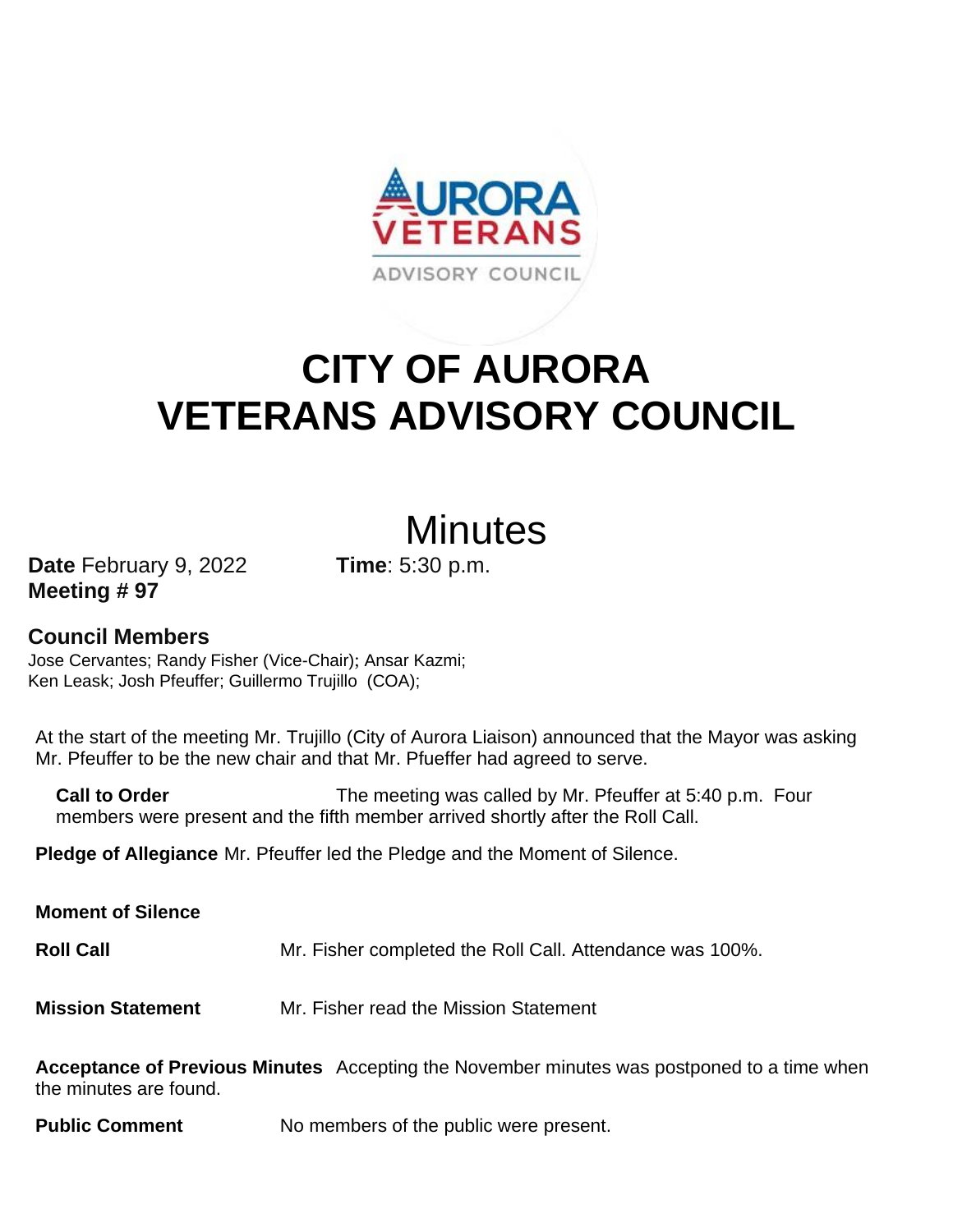**Treasurer's Report** The balance of the five AVAC funds are as follows:

Scholarship Fund - \$11,000; Council Fund - \$19562.66; Service Dogs Fund - \$133,297.65; Memorial Bricks Fund - \$1172.85; Assistance Fund - \$20,242,94

#### **Committee Reports**

Scholarship Fund Eleven \$1,000 college scholarships will be awarded this spring according to Mr. Fisher.

Web / Social Media Members were reminded that submitted content must be appropriate and meet City requirements.

Service Dogs Mr. Pfeuffer announced that a potential recipient had been identified, who served with Mr. Pleuffer and lives In Washington state. We have not had a candidate from Aurora in over three years. He reported the past vendor in Texas is not available. "Dog Tag Buddies" is the new vendor and was vetted by Mr. Pfeuffer and Mr. Toma.

Memorial Bricks Mr. Cervantes report no activity on the brick program. Mr. Pfeuffer remined the Council that bricks for two vendors that have gone out of their way for AVAC and COA need to be ordered.

Assistance Fund Mr. Fisher reported that a female veteran needs extensive dental work that is not available to her from the VA. "Smiles for Vets" has found donors and other resources including AVAC. Council members will study the application for assistance to make appropriate changes.

Dogs for Vets Mr. Leask reported that he is still talking with interested groups and that Dr. Jane Davis will be invited to the March AVAC meeting.

**COA Liaison Report** Mr. Trujillo passed out a "Member Guide for Boards, Commissions, and Councils." He talked about maintaining boundaries between an individuals beliefs and our representing the City of Aurora and AVAC. Part of the packet was a Code of Conduct which each Council Member signed. He talked about the difficulty of finding new board members for AVAC. We had a list of a half a dozen potential members and they all failed to complete the application and have expressed no desire to serve.

**Upcoming Events** The Golf Outing is coming in early June. AVAC needs council members to attend the outing and attend the banquet where the check is presented to AVAC. Two COA parades are coming (Memorial Day and Veterans Day. Mr. Trujilo and Mr. Pfueffer will contact Mike Nelson (COA) to register.

#### **Old Business**

**New Business** The Council voted to change the start time of our meetings to 6 p.m. from 5:30 p.m. Motion passed unanimously.

The Assistance Fund will pay up to \$600.00 for a female Aurora veteran to have major dental work through Smiles for Vets program. Motion passed unanimously.